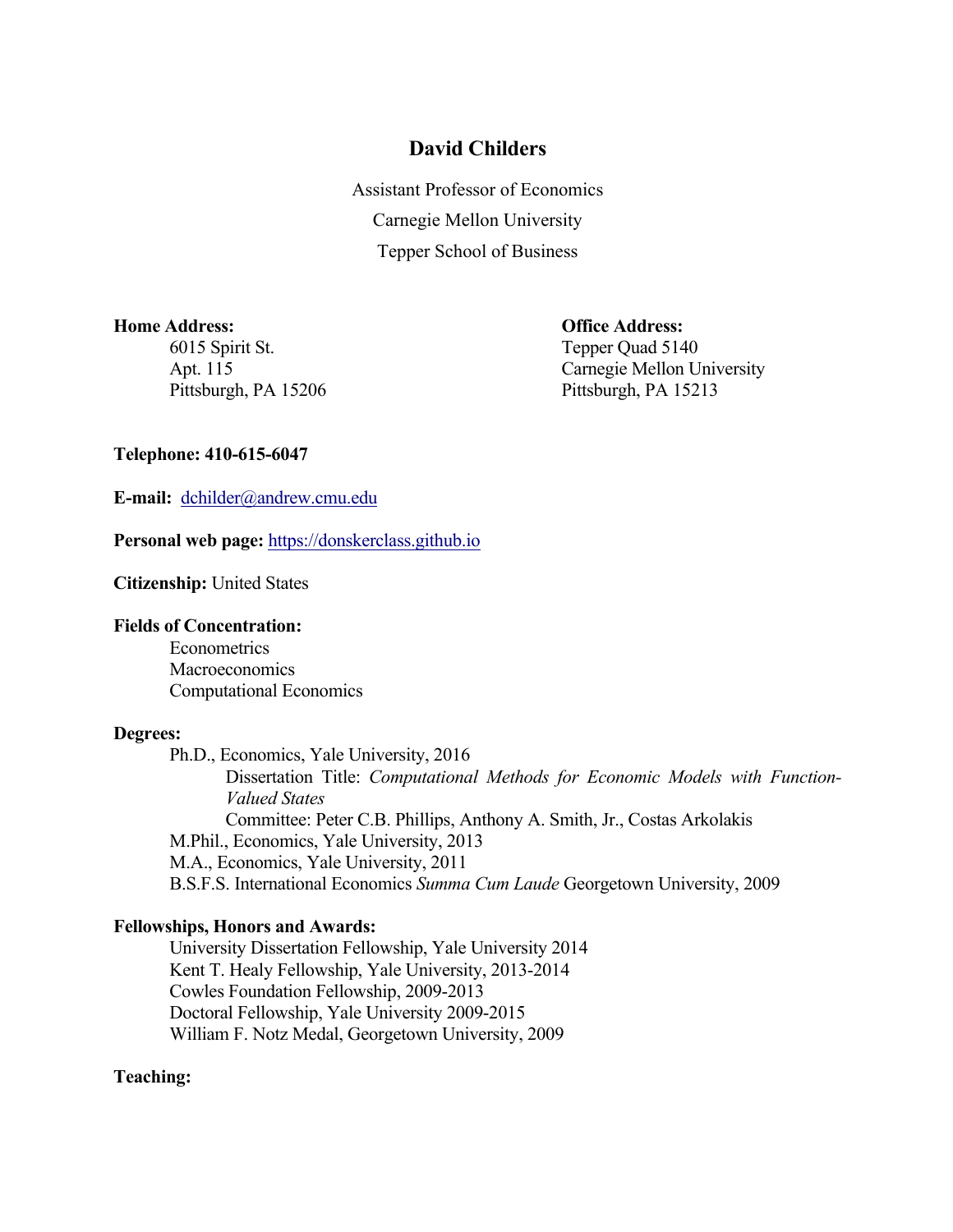Econometrics II (73-374) (Fall 2016-2020) Econometrics I (PhD) (47-811) (Fall 2017-2020) Computational Methods for Economics (47-805) (Spring 2018-2021) Forecasting for Economics and Business (Spring 2019-2021)

### **Work Experience:**

Research Assistant to David Atkin, Fall 2011 Research Assistant to Nancy Qian, Summer 2010

#### **PhD Students Advised:**

Eungsik Kim (committee member) (PhD 2019) Wenting Yu (committee member) (PhD 2020) Jiayi Li (committee member) (PhD 2020) Bill Bednar (committee member) (PhD Expected 2021) Xuege Zhang (committee member) (PhD Expected 2022)

#### **Working Papers:**

"Solution of Rational Expectations Models with Function Valued States" (Revise and Resubmit, Econometrica)

"Automated Solution of Heterogeneous Agent Models"

"Perturbation Methods for Incomplete Markets Economies" with Keshav Dogra

"Estimating Treatment Effects with Observed Confounders and Mediators" with Shantanu Gupta and Zachary Lipton

#### **In Progress:**

"Estimating Distributional Responses to Macroeconomic Shocks" with Ross Doppelt

"Solving Ill-Posed Function-Valued Rational Expectations Models"

"Differentiable State Space Models with Applications to Estimation using Hamiltonian Monte-Carlo" with Jesús Fernández-Villaverde, Jesse Perla, Chris Rackauckas, and Peifan Wu

"Causal Inference with Selective Revelation" with Shantanu Gupta and Zachary Lipton

#### **Referee Service:**

*Journal of Econometrics, Journal of Applied Econometrics, Bulletin of Economic Research, Macroeconomic Dynamics, Operations Research, Econometrica, Management Science*